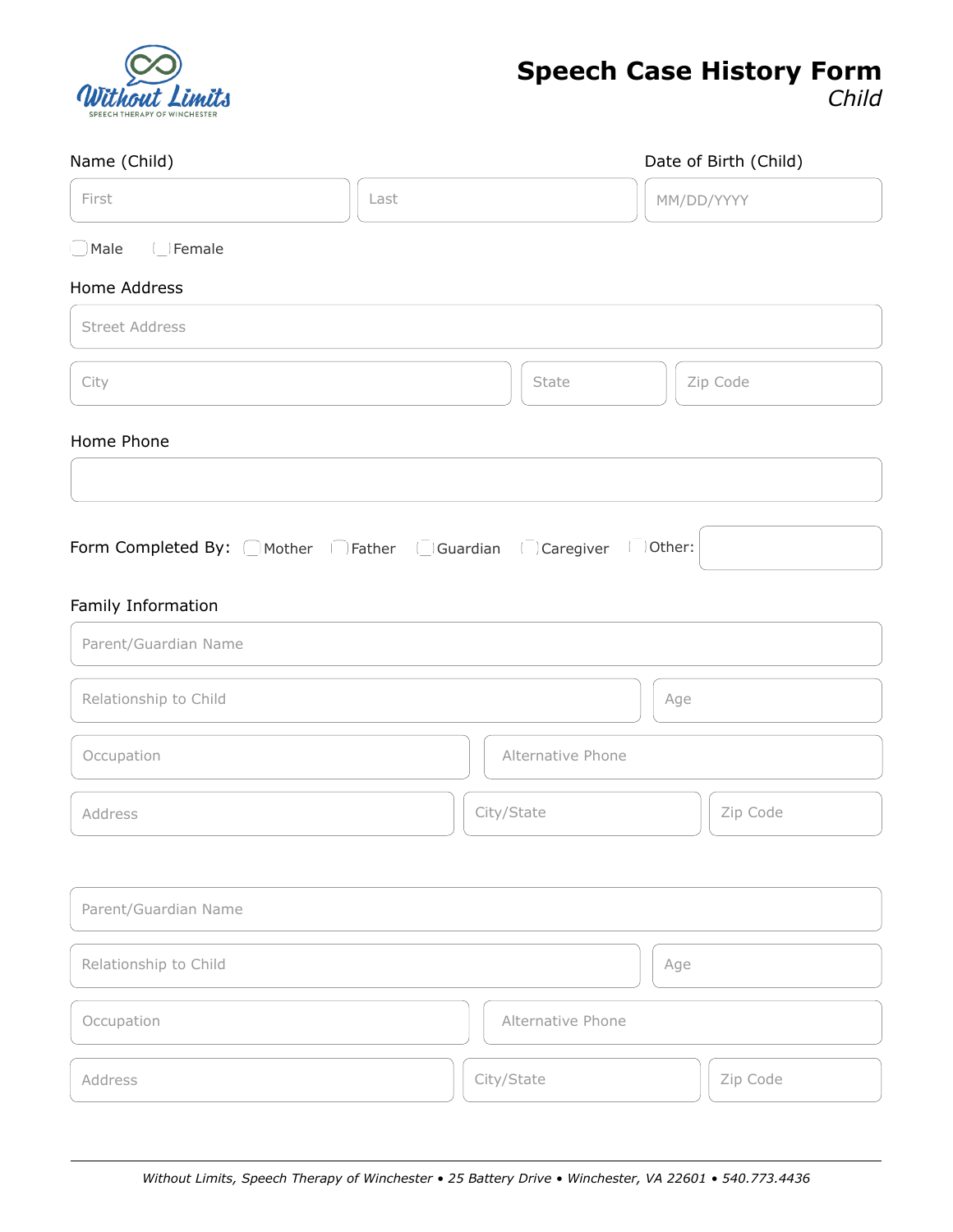#### Family Physician

| Name                  | Phone             |
|-----------------------|-------------------|
| <b>Street Address</b> |                   |
| City                  | Zip Code<br>State |

# **STATEMENT OF PROBLEMS**

Describe the concerns regarding your child's communication skills at this time:

Are there any skills the child had learned previously, but can no longer use? Fig. Yes If yes, please provide a brief description: No.

| Has the child's hearing been tested?<br>If yes, where was the test completed: | Yes | No. |                |
|-------------------------------------------------------------------------------|-----|-----|----------------|
|                                                                               |     |     | Date Completed |

*(If yes, please bring a copy of the hearing test results to your appointment)*

| Results of Hearing Test: | Hearing within Normal Limits | Hearing Loss | Further Testing Required |
|--------------------------|------------------------------|--------------|--------------------------|
|--------------------------|------------------------------|--------------|--------------------------|

# **FAMILY TABLE**

Have any family members had any speech, language, hearing problems, or learning difficulties? If yes, provide a brief description: Yes No

What languages are spoken in the home?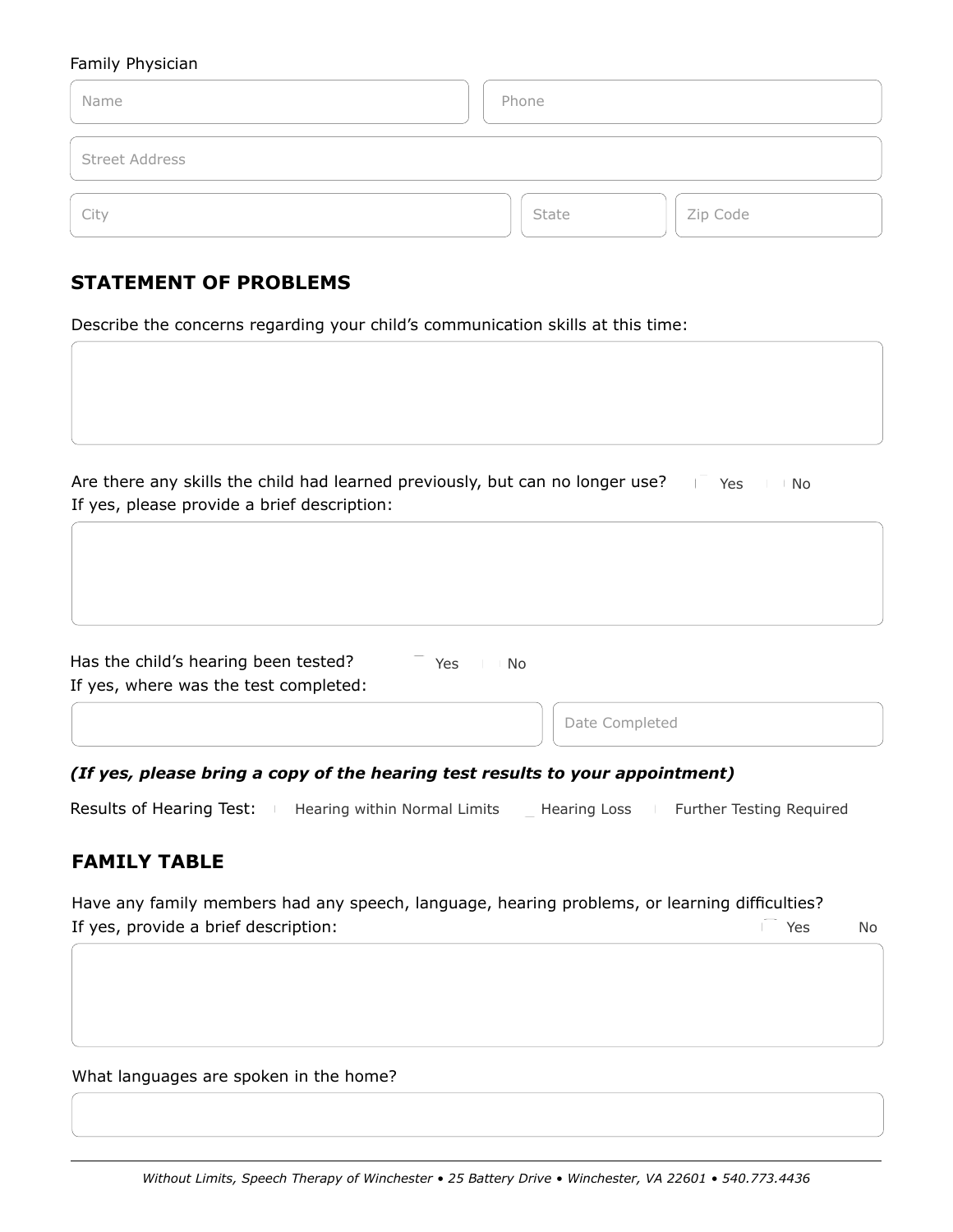| Was this child adopted? | Yes | No. |  |
|-------------------------|-----|-----|--|
| If yes, at what age?    |     |     |  |

Age **Location of Adoption** 

# **MEDICAL HISTORY**

| Name of Child's Physician |  |
|---------------------------|--|
| Medical Office            |  |
|                           |  |

Describe the mother's health during pregnancy: Good Fair Poor

Were there any unusual conditions or problems during the pregnancy or birth? If yes, provide a brief description: Yes | No

| Were there any drugs or alcohol consumed during the pregnancy? | Yes | No |
|----------------------------------------------------------------|-----|----|
| If yes, provide a brief description:                           |     |    |

Was the pregnancy full term? If no, provide a brief description: Yes | No

General Condition at Birth **Birth Birth Birth Weight** Birth Weight

| Does your child have any medically diagnosed illness or conditions? | Yes |  |
|---------------------------------------------------------------------|-----|--|
| If yes, provide a brief description:                                |     |  |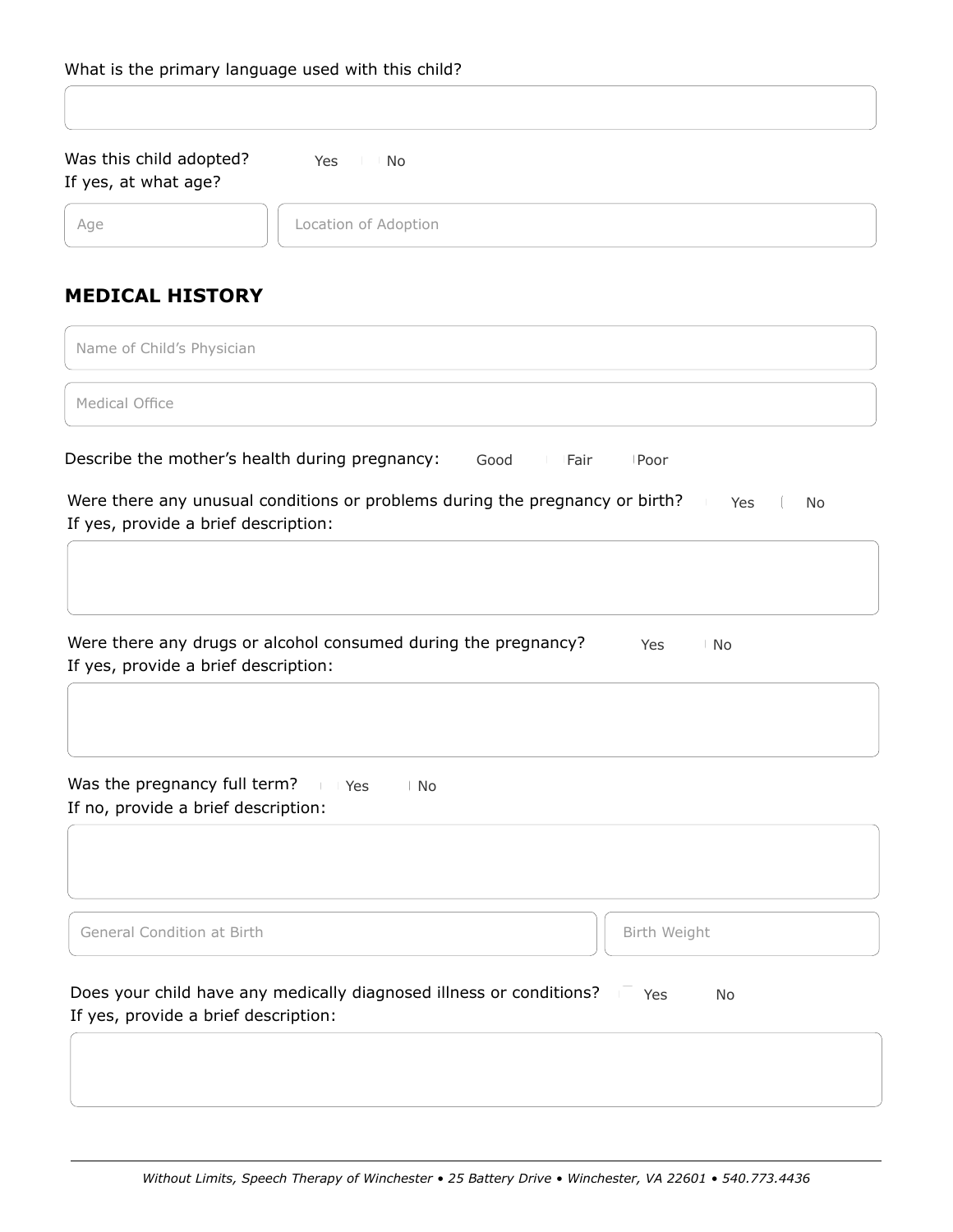| Has your child experienced any of the following?                                                                                      |
|---------------------------------------------------------------------------------------------------------------------------------------|
| Frequent Colds   Seizures   Sneezing   Mouth Breathing   Sleeping Problems                                                            |
|                                                                                                                                       |
| Has your child had any surgeries, accidents or hospitalizations?<br>Yes<br>∣ No<br>If yes, provide a brief description:               |
| Are there or have there been any feeding problems (e.g., sucking, swallowing, drooling, chewing, etc.)                                |
| If yes, provide a brief description:<br>∣ No<br><b>Yes</b>                                                                            |
| Is there anything else we should know about your child's medical history?<br>Yes<br><b>No</b><br>If yes, provide a brief description: |
|                                                                                                                                       |
| Has your child had any of the following evaluations or assessments? Please indicate:                                                  |
| Hearing Speech & Language Psychological Physical Therapy Reurological<br>Occupational Therapy   Developmental   Vision                |
| Briefly describe the results:                                                                                                         |
|                                                                                                                                       |
| Has your child received any of the following services?                                                                                |
| Speech/Language     Occupational Therapy           Physical Therapy         Nursing                                                   |

## *(Please be sure to bring copies of any evaluations, treatment plans, or IEPs, etc.)*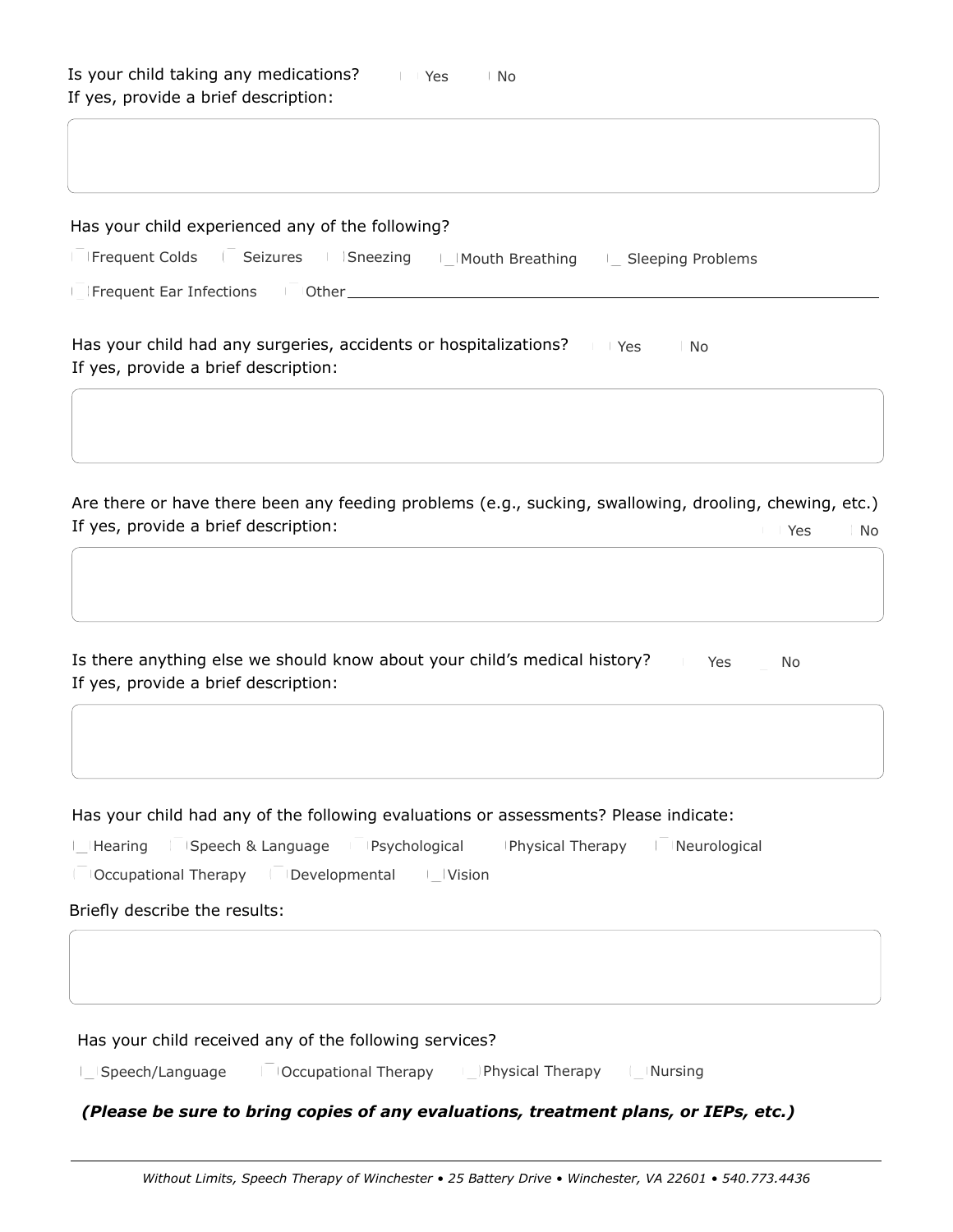# **DEVELOPMENTAL HISTORY**

Please provide the approximate age at which the child acquired the following skills. If you can't remember the age, check the box that best describes when he/she acquired the skill as compared to his/her peers.

| Sit:                     | Age |                                                                     | Earlier than Peers <b>Figure 1</b> Same as Peers <b>Figure 1</b> Later than Peers |
|--------------------------|-----|---------------------------------------------------------------------|-----------------------------------------------------------------------------------|
| Crawl:                   | Age | Earlier than Peers <b>Fillip Same as Peers</b> Fillater than Peers  |                                                                                   |
| Roll Over:               | Age |                                                                     | <b>Earlier than Peers Same as Peers Let Later than Peers</b>                      |
| Walk:                    | Age | Earlier than Peers   Same as Peers   Later than Peers               |                                                                                   |
| Walk up/<br>down stairs: | Age | Earlier than Peers Fill Same as Peers Fill Later than Peers         |                                                                                   |
| Feed Self:               | Age | Earlier than Peers <b>G</b> Same as Peers <b>Earlier</b> than Peers |                                                                                   |
| Dress Self:              | Age | <b>Earlier than Peers Game as Peers CE</b> Later than Peers         |                                                                                   |
| Use Toilet:              | Age | Earlier than Peers Fill Same as Peers Fill Later than Peers         |                                                                                   |

How would you describe your child's motor development (running, skipping, grasping crayons/pencils) as compared to his/her peers?

# **SPEECH & LANGUAGE HISTORY**

Please provide the approximate age at which the child acquired the following skills. If you can't remember the age, check the box that bestdescribes when he/she acquired the skill as compared to his/ her peers.

| Babbling<br>$(e.g., "ba, ba")$ : | Age | Earlier than Peers Fill Same as Peers Fill Later than Peers |  |
|----------------------------------|-----|-------------------------------------------------------------|--|
| Use First Words:                 | Age | Earlier than Peers Fill Same as Peers Fill Later than Peers |  |
| Put 2-3 words<br>together:       | Age | Later than Peers Lines as Peers Lines han Peers             |  |
| Make Sentences:                  | Age | Earlier than Peers Fill Same as Peers Fill Later than Peers |  |
| Put sentences<br>together:       | Age | Later than Peers Linds as Peers Linds Peers Linds Peers     |  |
| Engage in<br>Conversation:       | Age | Earlier than Peers Fill Same as Peers Fill Later than Peers |  |
| Understand<br>Directions:        | Age | Earlier than Peers Fill Same as Peers Fill Later than Peers |  |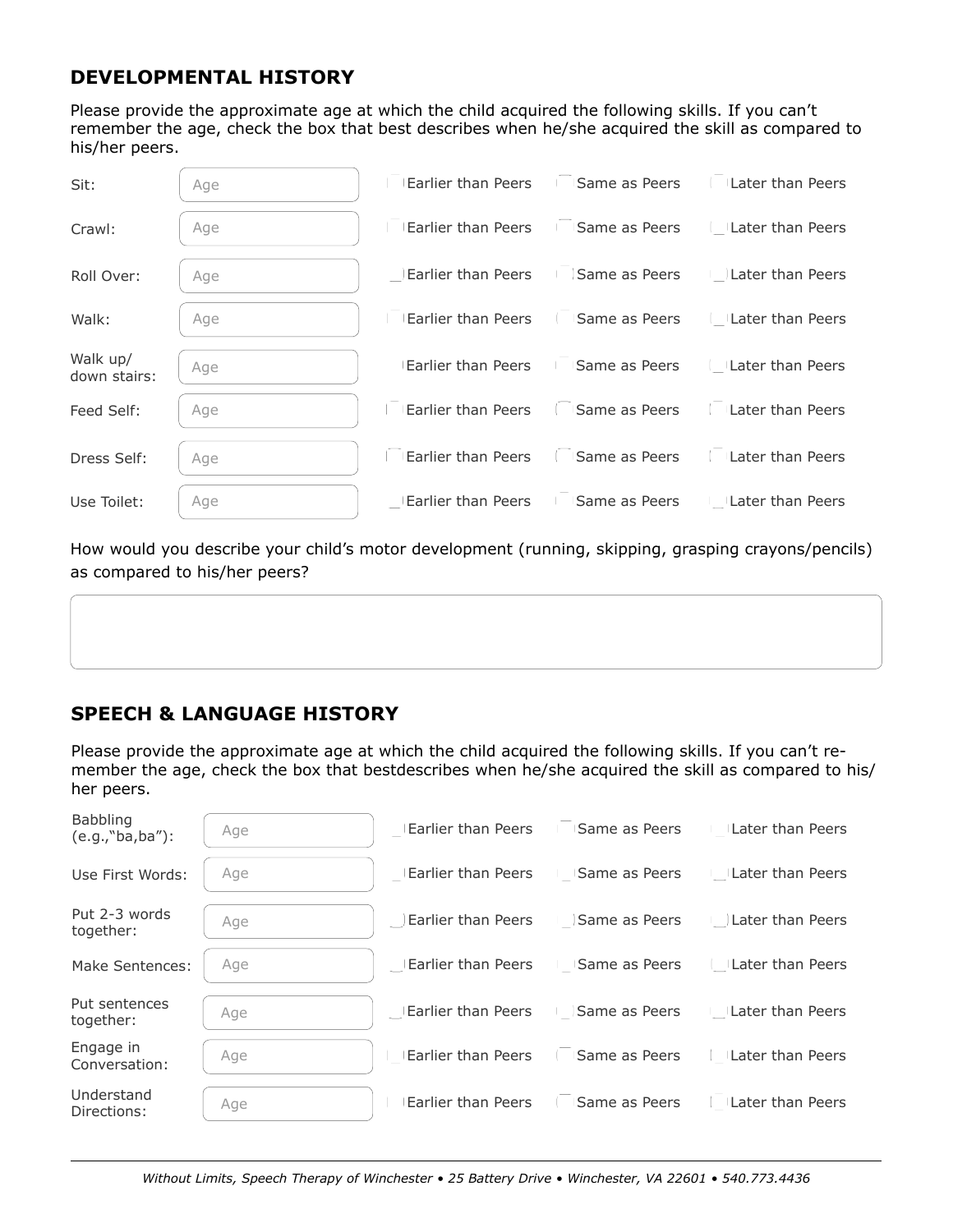| How does your child usually communicate (check all that apply)?                                           |
|-----------------------------------------------------------------------------------------------------------|
| Gestures   Single Words   Short Phrases<br><b>Sentences</b>                                               |
| In what situations does the child have more difficulty communicating?                                     |
| In IAt Home In the Daycare/Preschool (At School I With Friends I Everywhere                               |
| Has the problem changed since it was first noticed?<br>Yes<br>No.<br>If yes, provide a brief description: |
|                                                                                                           |
|                                                                                                           |

Approximately how much of your child's speech do you understand?

Less than  $10\%$  25% 50% 75% 90-100%

Approximately how much of your child's speech do those less familiar with the child understand?

Less than  $10\%$  25% 50% 75% 90-100%

# **BEHAVIOR HISTORY**

| Does your child seem unusually quiet?                      | <b>Often</b> | Sometimes | Never |
|------------------------------------------------------------|--------------|-----------|-------|
| Does your child seem to be restless or fidgety?            | <b>Often</b> | Sometimes | Never |
| Does your child get upset easily?                          | <b>Often</b> | Sometimes | Never |
| Does your child rock his/her body?                         | Often        | Sometimes | Never |
| Does your child enjoy "messy" play?                        | Often        | Sometimes | Never |
| Does your child bump or push others?                       | Often        | Sometimes | Never |
| Does your child pinch, bite, or hurt oneself?              | <b>Often</b> | Sometimes | Never |
| Does your child have a difficult time with change?         | <b>Often</b> | Sometimes | Never |
| Is your child easily distracted?                           | <b>Often</b> | Sometimes | Never |
| Does your child understand personal safety?                | Often        | Sometimes | Never |
| Does your child enjoy the company of other children?       | Often        | Sometimes | Never |
| Does your child enjoy reading or having books read to him? | <b>Often</b> | Sometimes | Never |
|                                                            |              |           |       |

#### Describe your child: (Check all that apply)

| Friendly | Shv | Cooperative | Independent | Stubborn | Difficult to Handle |
|----------|-----|-------------|-------------|----------|---------------------|
| Other    |     |             |             |          |                     |

## Do you have any concerns about your child's behavior? If so, please describe: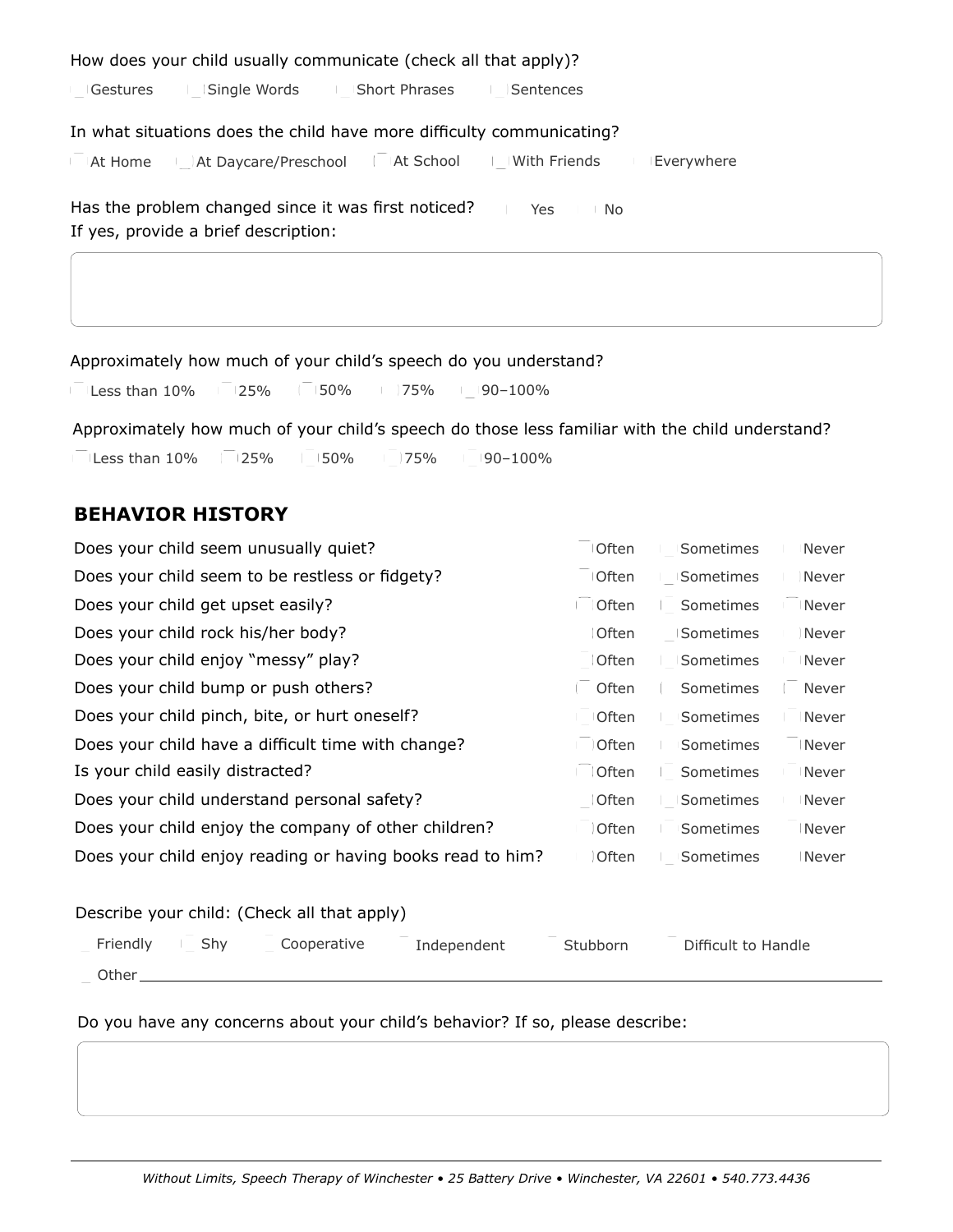## **EDUCATIONAL INFORMATION**

| Is your child currently attending school: | Daycare | Preschool/School | <b>Head Start</b> |  |
|-------------------------------------------|---------|------------------|-------------------|--|
|-------------------------------------------|---------|------------------|-------------------|--|

Which school does your child attend?

How many hours per week does your child attend school?

How is your child doing in the program?

| Does your child receive any special services at school? | Yes | ' No |
|---------------------------------------------------------|-----|------|
| If yes, provide a brief description:                    |     |      |

How does your child interact with others (e.g., friendly, shy, cooperative, etc.)?

Do you have any concerns about your child's behavior at school? I Ares The No If yes, provide a brief description:

# **ADDITIONAL INFORMATION**

What changes would you like to see in your child's development within the next year?

What do you see as your child's strengths?